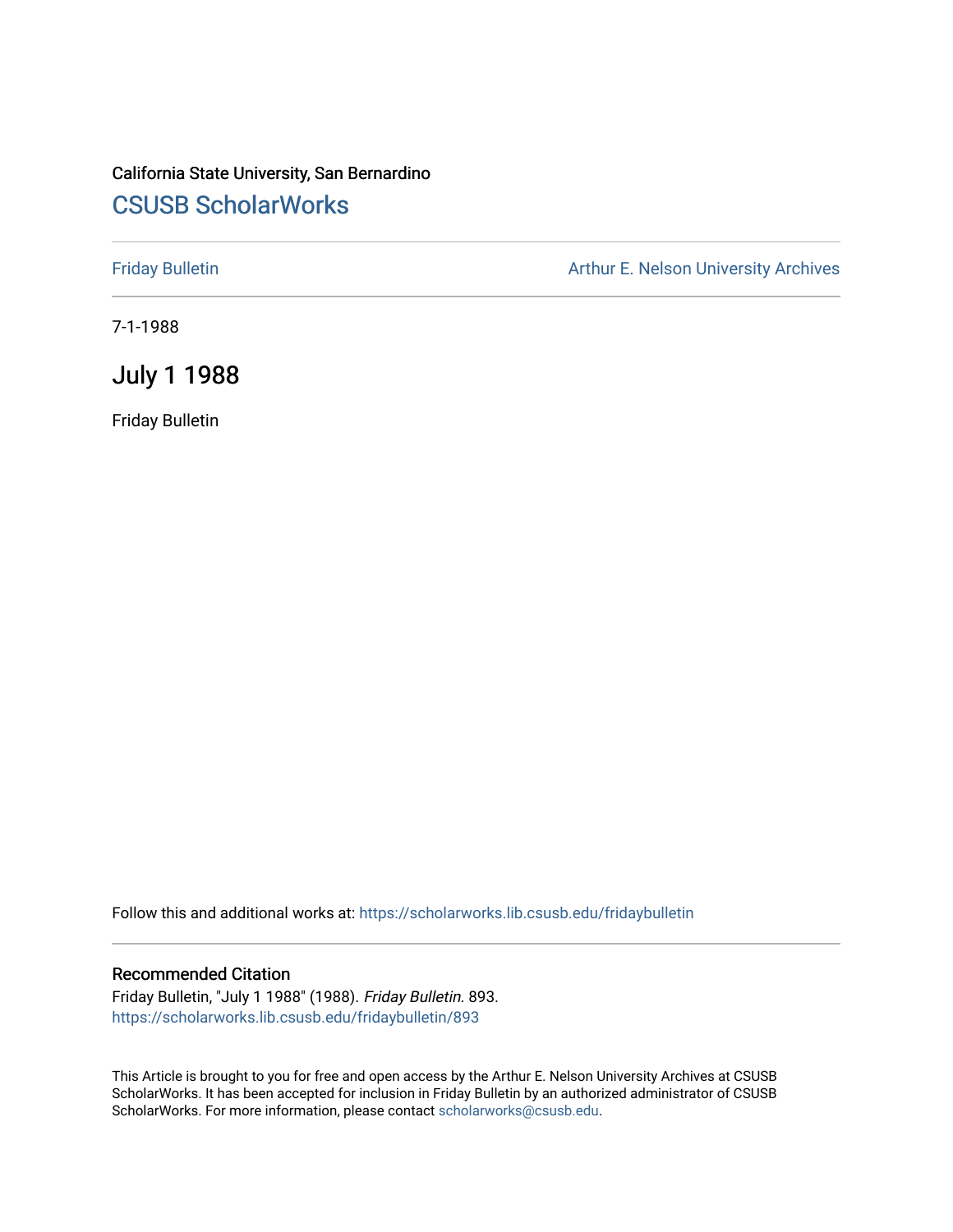# RECEIVED CALIF. STATE UNIVERSITY **m Of CALIFT &** *California***<sup>SAN BERNARDING: 56 MHO: 56 MHO: 56 California<sup>State</sup> University, San Bernardino**</sup>

## *Woman to be New Athletic Director*

Daryl Ann Leonard, director of athletics at the University of Wisconsin-Milwaukee for the past five years, will become the university's athletic director Sept. 1.

She succeeds Dr. Reginald Price, who developed the athletic program and has guided it to national prominence in four years. Dr. Price will return to full-time teaching in the Physical Education Department.

Under a reorganization, the athletic director will become a fulltime position reporting directly to the university president. The position was half-time until 1987-88, when it became three-quarter time. The AD reported to the dean of the School of Natural Sciences.

"Dr. Price has served the university well in the development of its young athletic program," said President Anthony H. Evans. "As the university continues to grow we look forward to increased community involvement in and support for our athletic program, which adds a dimension to the students' total college experience and offers some entertainment value for the local community as well," he said.

Ms. Leonard has 15 years of experience as an athletic director and assistant director. In her recent post she oversaw 14 men's and women's intercollegiate sports and a comprehensive intramural and club sports program. She developed a long-range plan to upgrade UWM's sports from NCAA Division III to Division II. The university's men's soccer team was in Division I.

The new AD has an M.A. in physical education from Western

Michigan University and a B.S. in mathematics from Principia College in Illinois. She began her career as director of women's athletics at Bentley College in Massachusetts for five years before joining UWM.

"I am excited about this opportunity because I know the program has had a lot of success and I am totally impressed with the administration and coaching staff at Cal State," Ms. Leonard said. "Athletics can be a great picture window for the university in general and I will be attempting to develop more visibility for the program in the community."

## *Music Series Opens July 6*

For people who enjoy a variety of music, picnicking and a summer evening in the park, the place to be on Wednesday evenings in July and August is the area surrounding the Commons Plaza.

The free summer concerts begin July 6 with the annual "bluegrass blowout," said Randy Harrell (Student Life), coordinator of the series. The five-member group Shadow Mountain will share the program with the Butterfield Country Cloggers.

The Wednesday evening programs begin at 7 p.m. The campus community and the public are invited to bring picnic baskets and blankets and enjoy the park-like setting.

Shadow Mountain, formed four years ago, has performed at Knott's Berry Farm and the Festival of Champions in Phoenix. Mike Nadolson, lead guitarist and vocalist, is the two-time winner of the Arizona State Flatpick Guitar Championship.

An evening of Celtic and Gaelic music, folklore and humor will be presented July 13 by the Gael Force. Featured guest with the fivemember group will be Dennis Doyle, a harpist. The traditional Irish music will include bagpipes.

The summer series is sponsored by the Associated Students and the Student Union.

Upcoming programs include; Daz Patterson and the West Coast Singers, gospel music, July 20; Faculty Woodwind Quintet, July 27; Strings of Glass, guitar duo, Aug. 3; Marley's Ghost, traditional folk music, Aug. 10; Latin Society, contemporary Latin jazz, Aug. 17; folksinger Sam Hinton in a retum engagement Aug. 24; and the San Diego Navy Brass Quintet, Aug. 31.

## *Summer Sessions Set Records*

Three summer sessions began Monday, with the highest summer registration ever. Although figures are not complete, a significant increase is expected, reports Dr. Lee Porter, dean of Extended Education.

The initial sessions run five, eight and ten weeks. Sessions of three and five weeks will begin on Aug. 4.

A broad range of courses, carrying university credit, is offered during the summer program which is directed by Extended Education. The variety of time modules--mornings, afternoons, evenings, two or four days a week—and offerings from 27 departments permit maximum flexibility for students pursuing degrees or seeking professional credits.

Additional registrations for the two sessions beginning in August will be accepted July 25-29 in the Admissions Office.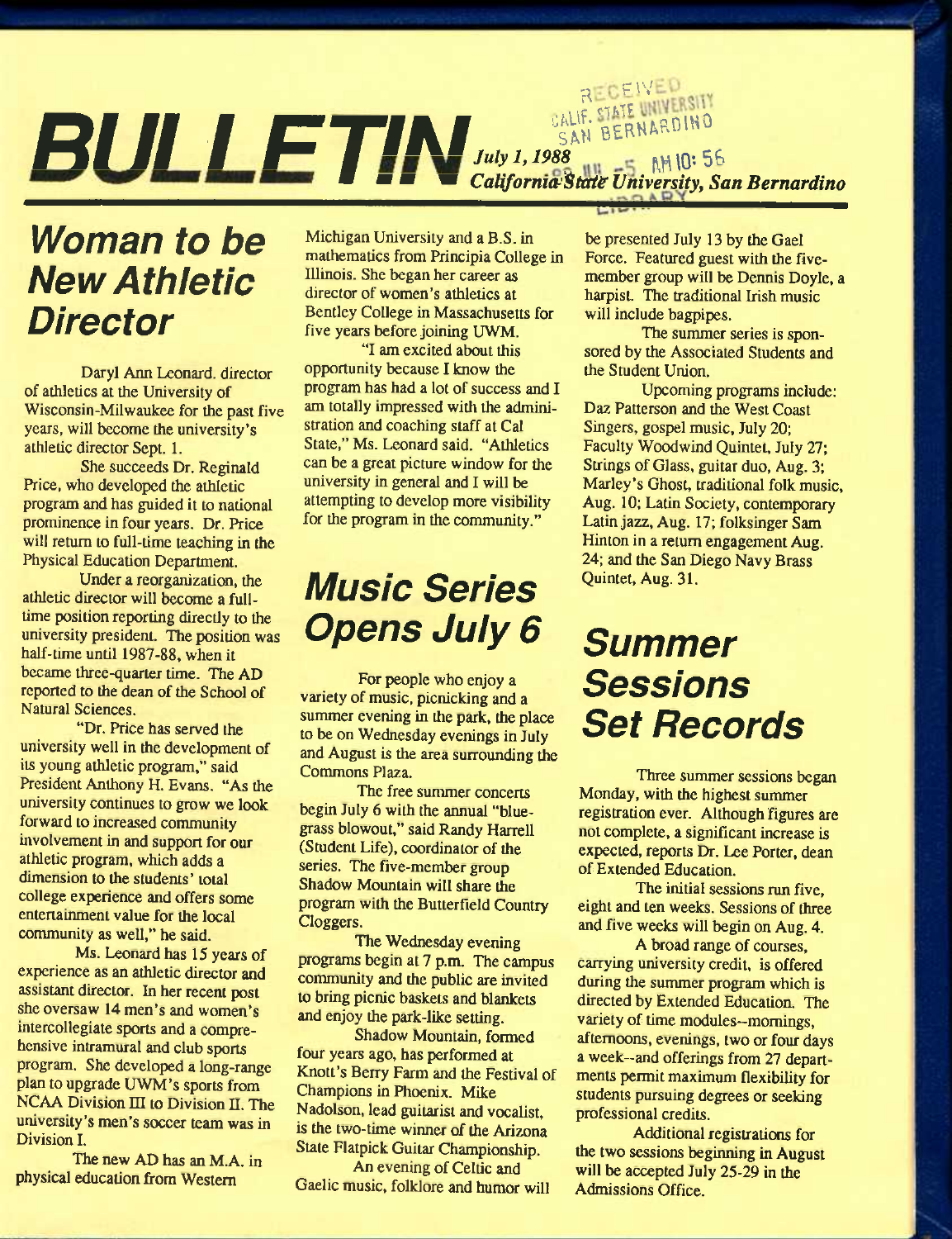#### *Dean Bonnett At Harvard*

Dr. Aubrey W. Bonnett, dean of the School of Social and Behavioral Sciences, is one of 85 academic administrators attending Harvard University's 1988 Management Development Program.

The two-week program, from June 26 through July 8, is designed for mid-career administrators in education who are seeking an intensive exposure to management principles and skills. The curriculum covers management, leadership and future issues in education.

The application process was very competitive, according to Dr. Sharon McDade, director of Harvard's Institute of Educational Management, which conducts the program.

### *Choir On Tour In Europe*

The Concert Choir, directed by Dr. Loren Filbeck, currently is on a two-week, seven-concert tour of Europe.

The 31 choir members, accompanied by family and friends, will sing in cathedrals in Germany, Switzerland and Austria. Their program includes church music, much in Latin and German, as well as American spirituals, which the Europeans enjoy, Dr. Filbeck said.

"It's fun to sing in those churches because their large spaces and stone structures are so resonant," he noted. "The visual atmosphere is rich too. We're going to sing every chance we gel."

The tour, which cost about \$65,000, was financed by fund-raising activities sponsored by the Music Department, by the Instructionally Related Activities Fund and the choir members themselves.

The tour represents the Music Department's first overseas tour. The Concert Choir toured in Mexico several years ago. The group returns July 7.

### *Advising Center Open in Summer*

The Advising Center will be open throughout much of the summer, with faculty available to discuss academic scheduling and other problems with new or returning students.

In the schedule for July 5-29, the office is open daily from 8:30 a.m. to 5 p.m. From Aug. 1 to Aug. 18, faculty will be available Monday through Thursday. The schedule is cut to three days, Monday-Wednesday, Aug. 22-24. Some evening appointments will be available.

Students desiring to confer with someone from a specific area are advised to call for appointments because representatives of the various disciplines will be available at different times, said Dr. Robert Lee, center director.

The Advising Center is located in Room 107 of the Pfau Library.

### *Pianning to Begin For Social Work M.S.W. Degree*

With the appointment of a director this fall, the university will begin planning a new graduate program in social work.

Dr. Morley Glicken, executive director of the Jewish Family Services of Greater Tucson, will join the faculty Sept. 1 to begin developing a master of social work degree.

Glicken will become chair of a new Department of Social Work, when it is established in the fall of

1989. In the coming year, he will recruit two more faculty and the first students for the program.

In addition to his professional work in the field. Dr. Glicken was chair of the master's program in social work at the University of Alabama and has taught at the University of Kansas, Arizona State University and Wilfrid Laurier University in Canada.

"We expect Dr. Glicken will develop a program that will address the social problems of the area with particular emphasis on the needs of minority and elderly citizens," said Dr. Aubrey Bonnett, dean of the School of Social and Behavioral Sciences, where the new department will be located. Glicken will have an academic appointment as professor of sociology.

#### *Another Graduate*

The list of university employees receiving degrees at the June 18 commencement, as contained in the last Bulletin, should have included Heidi Barlow from Accounting.

Miss Barlow joined the Accounting Office staff after receiving her B.A. in communication with highest honors at the end of the fall quarter.

### *Alumnus Heads State Council*

G. Alan McAllister, who eamed his B.S. degree from Cal State in 1981 and his M.B.A. in 1985, is the new president of the CSU Alumni Council for 1988-89.

He had been president-elect the past year. The CSU Alumni Council, composed of representatives of alumni organizations on the 19 campuses, represents more than 1.2 million graduates of the system. Its goal is to advance the welfare of the CSU and to promote the educational interests of its graduates.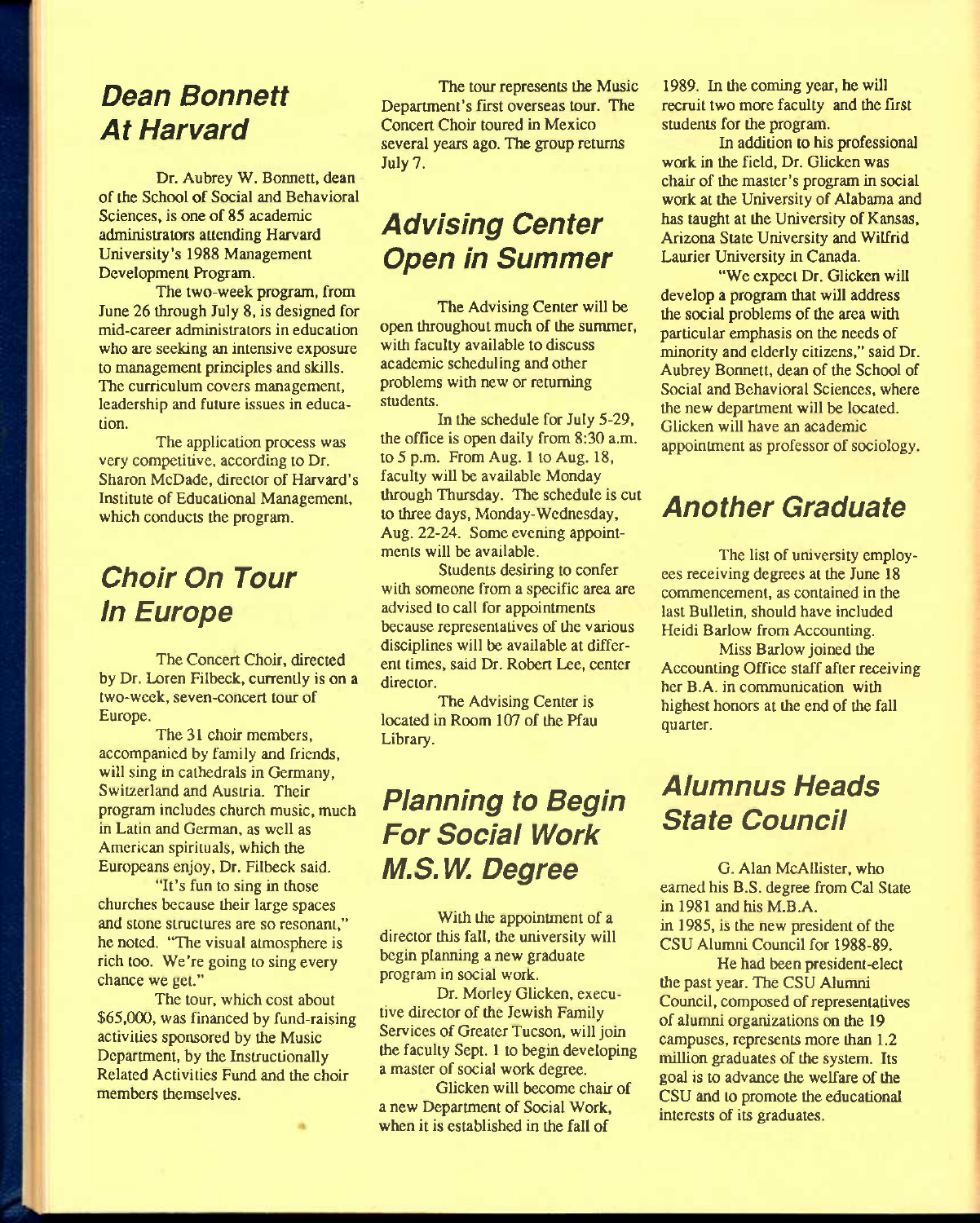#### *Community Service*

**Denise Benton** (Upward Bound) has been awarded the Westop Achievers Award for the region which includes California, Hawaii, Nevada, Arizona and the Pacific Trust Territories. She will represent the region at the seventh annual convention of the National Council of Educational Opportunity Association Sept. 18-21 in Washington, D.C.

**Edward W. Harrison** (Public Safety) spoke to the Downtown Exchange Club June 29 about "Campus Law Enforcement."

**Dr. Mildred Henry** (Education) discussed "Beyond the Basics" on the program, "Urban Times," broadcast on station KVOR-TV in Sacramento May 24. She also was appointed by CSU Chancellor W. Ann Reynolds to the system-wide Commission on Instructional Technology.

**Dr. Reginald Price** (Intercollegiate Athletics) gave two presentations, "Successful Strategies on Fund-Raising-Jump Rope for Heart," at the annual Califomia conference of the American Heart Association June 17- 18 in San Diego.

**Dr. Nabil Razzouk** (Marketing) spoke to the Hemacinto High Twelve Club June 27 on "Health Care Marketing: What the Consultants Don't Tell You."

Dr. Judith M. Rymer (University Relations) has been appointed to a three-year term on the Board of Directors of the National Orange Show.

**Mary Smith** (Marketing) spoke to the Rubidoux Rotary Club June 21 on "Business Communication."

**Dr. Walter T. Stewart, Jr.,**  (Information and Decision Sciences) spoke to the Inland Chapter of Sigma Delta Chi, the Society for Professional Joumalists June 22 in San Bernardino.

**Dr. Jan-Hendrik Vroom**  (Marketing) spoke to the Rialto Kiwanis Club June 28 on "Intemational Customs and Habits of Countries."

#### *Congratulations*

to Officer Sam Sarmiento (Public Safety) and his wife, Lucy, on the birth of their first daughter, Lauren Ashley, June 22. The baby, who weighed 6 pounds 12 ounces, has three brothers, Samuel, Manuel and Matthew.

to Chris Topoleski (Custodial Services) and his wife, Karol, on the birth of a son, Jacob Christopher, June 21. The baby weighed 5 pounds 14 ounces and has a sister, Jessica.

#### *Sympathy*

to Barbara Brauner (Custodial Services) on the death of her ninemonth-old granddaughter, who died June 21 from injuries sustained in an accident Jan. 15.

#### *Personnel*

New **to the University** 

*Full-time, permanent* 

Sheila White Clerical Assistant IIA Library Ext. 7331, PL 321

#### **Change in Position**

*Full-time, permanent* 

JoAnn De Lorey Payroll Technician Payroll Ext. 7508, AD 119 from Intermediate Account Clerk

#### *Part-time, temporary*

Cathy Bates Payroll Technician Payroll Ext. 7508, AD 119 from Intermediate Account Clerk

#### *Employment Opportunities*

Current job vacancies can be seen on Channel 3, the community access channel in San Bemardino. Information also is available on a 24 hour hotline at Ext. 7762, which is updated at 2 p.m., Fridays.

Applications will be accepted until 2 p.m. on the dates listed.

Academic Programs: Administrative Operations Analyst lA— \$2076-\$2495/mo.; full-time, permanent. Apply by July 11.

Academic Programs: Administrative Operations Analyst HA— \$2461-\$2963/mo.;

full-time, permanent. Apply by July 11.

Academic Resources: Senior Secretary-\$1776-\$2114/mo.; fulltime, permanent. Apply by July 1. (open to campus employees only)

Accounting Office: Clerical Assistant IIA--\$1385-\$1634/mo.: fulltime, permanent. Apply by July 11.

Accounting Office-Bursar's: Accounting Technician II-- $$1655-$ \$1959/mo.; full-time permanent. Apply by July 11.

Administrative Services: Clerical Assistant IIB--\$730.50-\$862/ mo.; part-time, temporary through June 30, 1989. Apply by July 11.

Bookstore: Accounting Clerk—\$ 1438-\$ 1695/mo.; full-time, permanent. Apply by July 1. (not a state position)

Bookstore: Accounting Clerk—\$719-\$847.50/mo.; part-time, temporary. Apply by July 1. (not a state position)

Educational Opportunity Program: Clerical Assistant lA- \$1290-\$1515/mo.; full-time, temporary through May 31,1989. Apply by July 11.

Educational Opportunity Program: Student Services Professional I (10 month)--\$1845-\$2010/mo.; full-time, permanent. Apply by July 11.